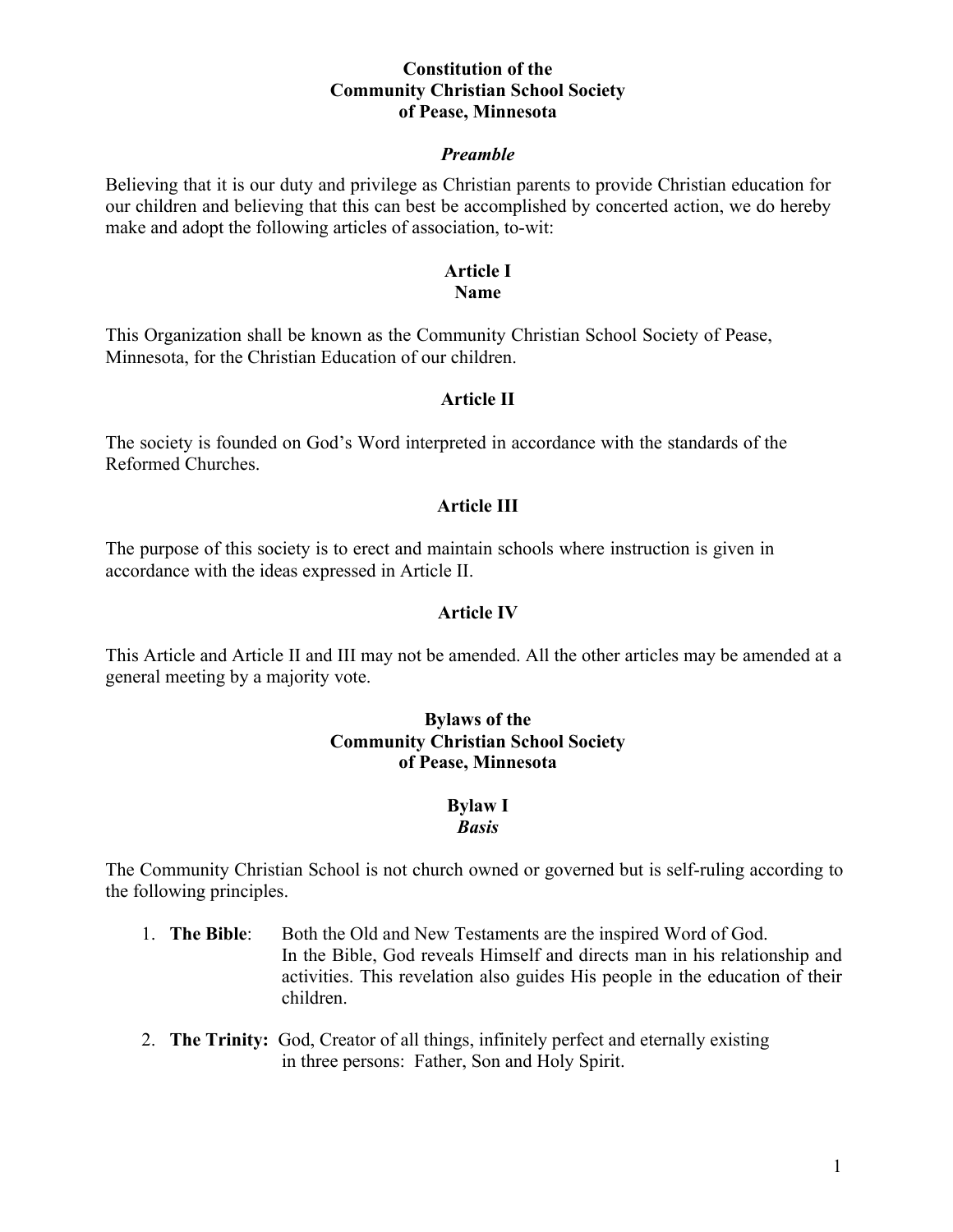- 3. **Jesus Christ:** Jesus is the true God and true man, having been conceived by the Holy Spirit and born of the Virgin Mary. He died on the cross, a sacrifice for our sins, according to the Scriptures. He arose bodily from the dead, ascended into heaven where He is now our Advocate. Through Him, there is renewal of our educational enterprise, because He is the redeemer of, and the Light and the Way for our life in all its range and variety.
- 4. **Holy Spirit:** He is true and co-eternal God with the Father and Son. He convicts men of sin, regenerates the believing sinner, guides, instructs and comforts. Through the work of the Spirit, we are guided in the truth and recommitted to our original calling.
- 5. **Creation:** God, the Father, of nothing made the heaven and earth and their contents and in their education, children must learn that the world and man's calling in it, can rightly be understood only in their relation to the Triune God who restores, governs and directs all things to His ultimate glory.
- 6. **Sin:** Man's sin, brought upon all mankind the curse of God, alienates him from his Creator, his neighbor and the world, distorts his view of the meaning and purpose of life and also corrupts the education of children.
- 7. **Schools:** The purpose of Christian Schools is to educate children in a Christian environment with the goal of preparing the student to live in the world, not sheltering him from it. As image-bearers of God, their calling is to know God's Word and His creation, to consecrate the whole of life to Him, to love their fellow man and to be stewards in their God-given vocations.
- 8. **Parents:** The primary responsibility for education rests upon parents to whom children are entrusted by God. Christian parents should accept this obligation in view of the covenantal relationship, which God established with believers and their children. Classroom education should be geared toward supplementing the family's educational role and Christian parents should seek to implement their obligation through school association and boards, which engage the services of Christian teachers in Christian School.
- 9. **Teachers:** Christian teachers both in obedience to God and in cooperation with parents have a unique responsibility, while educating the child, to develop the whole person in Christ.
- 10. **Pupils:** Christian schools must take into account the variety of abilities, needs and responsibilities of young persons. The talents and calling of young persons as God's image-bearers and their defects as sinners require that learning goals, discipline and curriculum be selected as will best prepare them to live as obedient Christians and only with constant attention to such instruction, will education be truly Christian.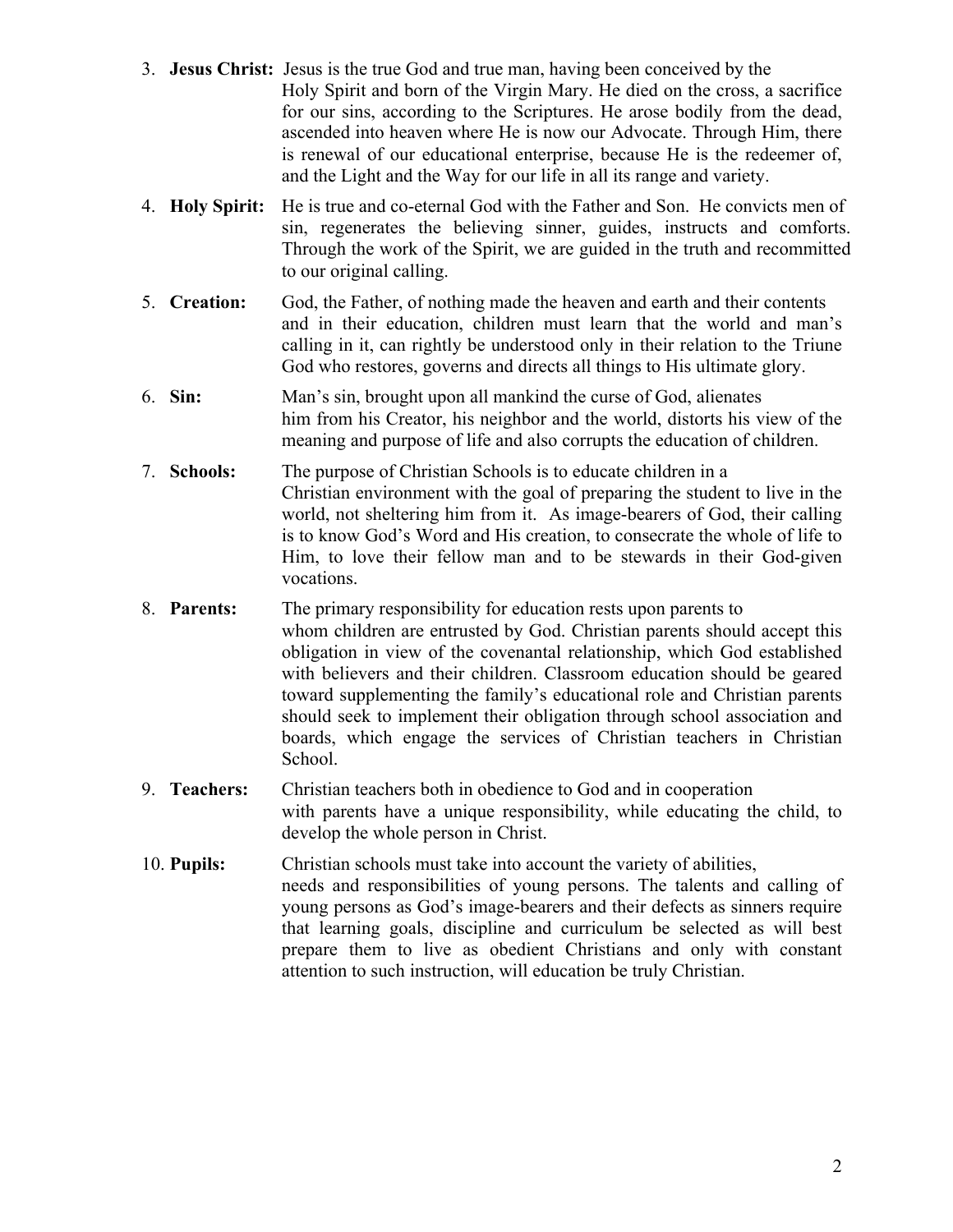- 11. **Community:** God's covenant embraces not only parents and their children, but also, whole Christian community to which they belong. Christian education contributes directly to the advancement of God's kingdom and it is the obligation not only of the parents but also of their Christian community to establish and maintain Christian schools, to pray for, work for, and give generously in their support.
- 12. **Educational** Christian Schools, organized and administered in accordance with legal **Freedom:** standards and provisions for day schools should be fully recognized in society as free to function according to Christian principles.

# **Bylaw 2** *Purpose*

The Purpose of this society is to maintain a school for the daily instruction of our children, with such instruction to be in accordance with the preceding twelve principles and a goal of academic excellence as achieved by an emphasis on meeting individual student needs and a close working relationship among teacher, pupil, and parents, directed toward the end that these children may occupy their places worthily in home, church, society, and state.

# **Bylaw 3** *Memberships*

- 1. All parents and guardians of children attending the school who are in agreement with Articles II and III of their Constitution and with Bylaws 1 and 2 may be members of the School Society.
- 2. All other persons who are in agreement with Articles II and III of their Constitution and Bylaws 1 and 2, are 18 years or older, and contribute no less than \$5.00 per year to the organization may be members of the Society.
- 3. New members may be eligible to vote at the meeting following School Board or School Society meeting at which they joined.
- 4. Membership includes the privilege of voting and a willingness to participate in activities of the Society.
- 5. Any member forfeits their rights of membership upon being unfaithful in conduct.

The Constitution and Bylaws of Community Christian have been amended as follows:

#### **Bylaw 4** *Meetings*

- 1. The society shall hold two meetings annually.
- 2. A spring meeting will be held to:
	- a. Elect new board members for the following year
	- b. To discuss the budget for the coming year
- 3. A second meeting shall be held at the beginning of the school year for the purpose of discussing and approving a budget for the ensuing year.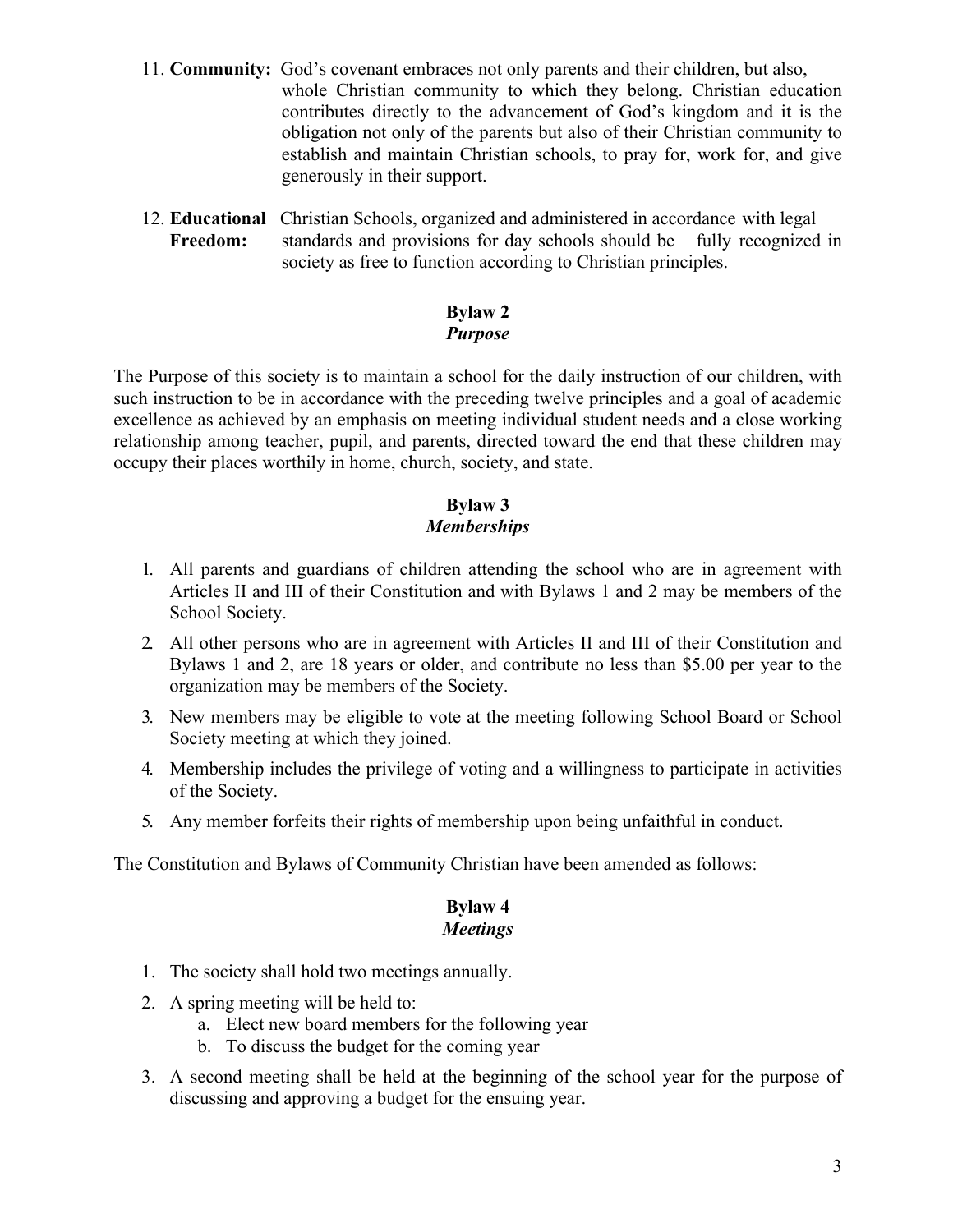- 4. After board member nominations have been presented to the society, the society will vote for the number of candidates needed to fill the vacant board member positions.
- 5. Special meetings may be called at any time by the School Board or if requested in writing, by at least one-fourth of the members. Such request must state the reason(s) for calling the meeting. Notice of a special meeting must also include a statement of the reason(s) for calling such a meeting.
- 6. The presence of 20 Society members at a meeting shall constitute a quorum to transact business.

# **Bylaw 5** *Board of Directors*

- 1. A board of directors consisting of  $7 9$  members shall be chosen by the Society from its membership or parents of CCS students at the spring meeting. The members of the Board are chosen for an initial term of three years. After the three-year term, the board member will have the option to continue on a yearly basis for up to three additional years with board endorsement.
- 2. The Board shall maintain a minimum of two members with Christian Reformed Church membership. (By Law changed approved April 2019)
- 3. The Board shall seek nominations of two candidates for each vacancy. Nominations from the floor are acceptable.
- 4. Vacancies occurring during the year shall be filled as soon as is reasonable possible by appointment by the School Board. Qualified candidates will be presented by the Executive Committee and the new Board member determined by a drawing after a prayer is offered asking for the Spirit's guidance.
- 5. The board shall hold regular meetings as scheduled, not less than six times per year.

## **Bylaw 6** *Duties of the Board*

The Board of Directors shall perform the following duties:

- a. Determine school polices in harmony with the Constitution and Bylaws in accordance with Society decisions.
- b. Select an administrator and teaching staff who are qualified to carry out the education programs and policies of the school
- c. The Board reserves the right to reject or expel any student or hinders of disrupts the cause of Christian education.
- d. The Board shall devise ways and means of obtaining the necessary funds for operating the school, maintain accurate records, and determine how these funds shall be distributed.
- e. Appoint one of its own members to visit the school each month to assure itself of the faithful carrying out of the school's educational program and policies, unless public health or safety measures prohibit such visitation.
- f. Promote Christian education in the community by means of public meetings, literature, advertisements, etc.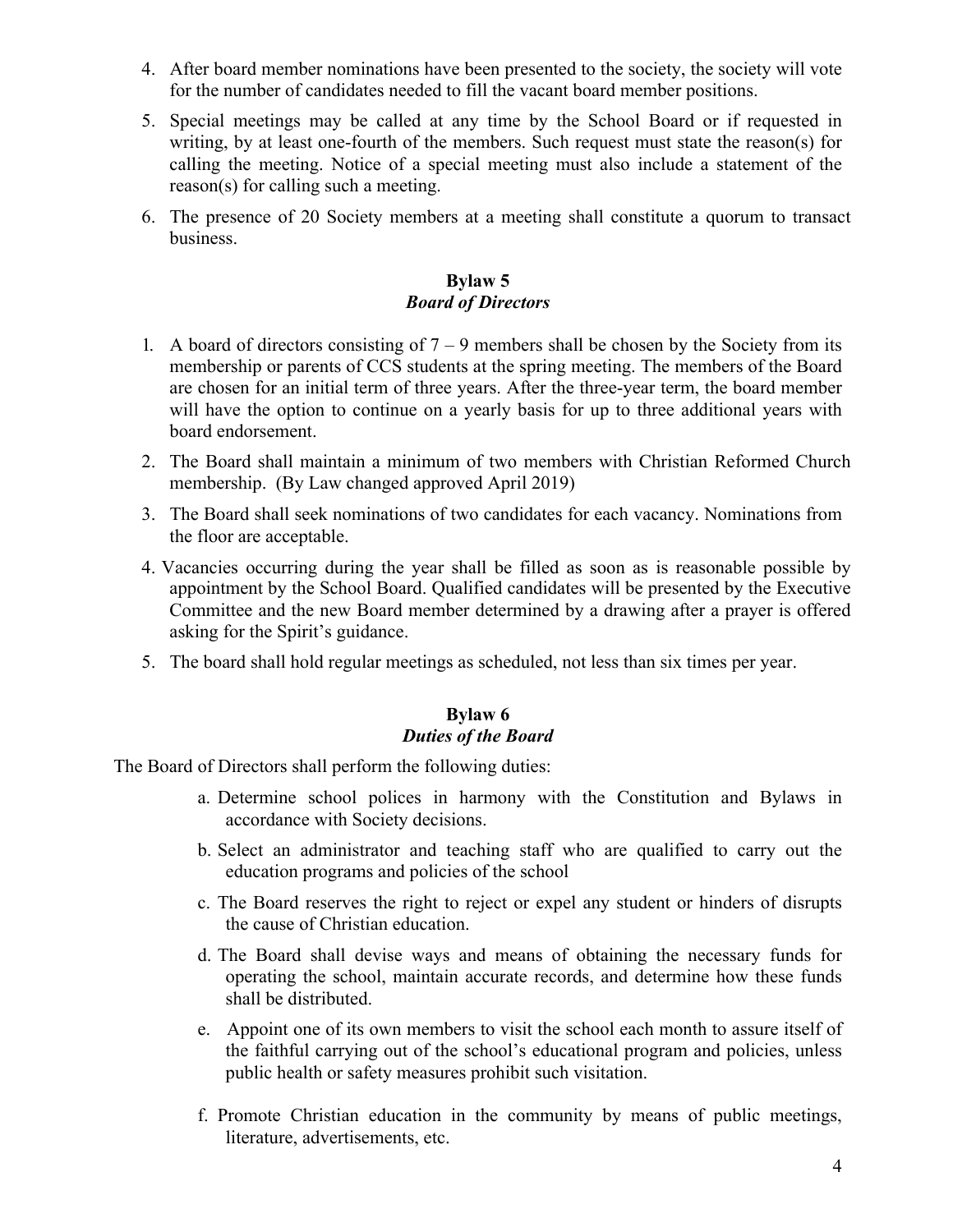- g. Appoint out of its membership such committees as it may deem necessary for performance of its duties. When appropriate, school board members may serve on said committees, and otherwise act as liaisons to all committees. The Board shall determine appointments annually, based on skills and strengths of board members. Additional committee members may be appointed from the membership of the society.
- h. The Board shall complete an annual self-evaluation, individually and collectively.

# **Bylaw 7** *Officers of the Board and Their Duties*

- Section 1. a. The newly elected Board members shall attend the Board meetings prior to taking office in August.
	- i. At the first regular Board meeting in July, the Board should elect the following officers: President, Vice-President, Secretary and Treasurer. These officers will take office in August. Incoming Board members are allowed to vote for Officers of the Board. Prior to that time, they will observe and assist the retiring officers in order to make an orderly transition of executive duties.
	- ii. Before starting their term, board members will participate in an orientation held during the summer months.
	- iii. All board members are required to participate in ongoing board training coordinated by the board chair and the school administrator.
- Section 2. It shall be the duty of the President to preside at all meetings of the Board and of the Society and to enforce the provisions of the Constitution and Bylaws. The President shall act as a visionary for the board, keeping the board focused on the future while creating and casting a vision. The board President will also work closely in coordination with CCS administration and staff.
- Section 3. The Vice-President shall assist the President whenever possible in the discharge of his/her duties. In the absence of the President, the Vice-President shall take his/her place.
- Section 4. The Secretary shall take care of the official documents of the organization; he/she shall conduct all correspondence, and enter into the records of the organization the minutes of all meetings of the Society and Board after they have been approved.
- Section 5. The Treasurer will serve as a liaison between the Bookkeeper and the Board. The Treasurer shall report regarding the finances of the organization at the Board meetings and assist the Bookkeeper in reporting finances at the stated meetings of the organization as herein previously defined.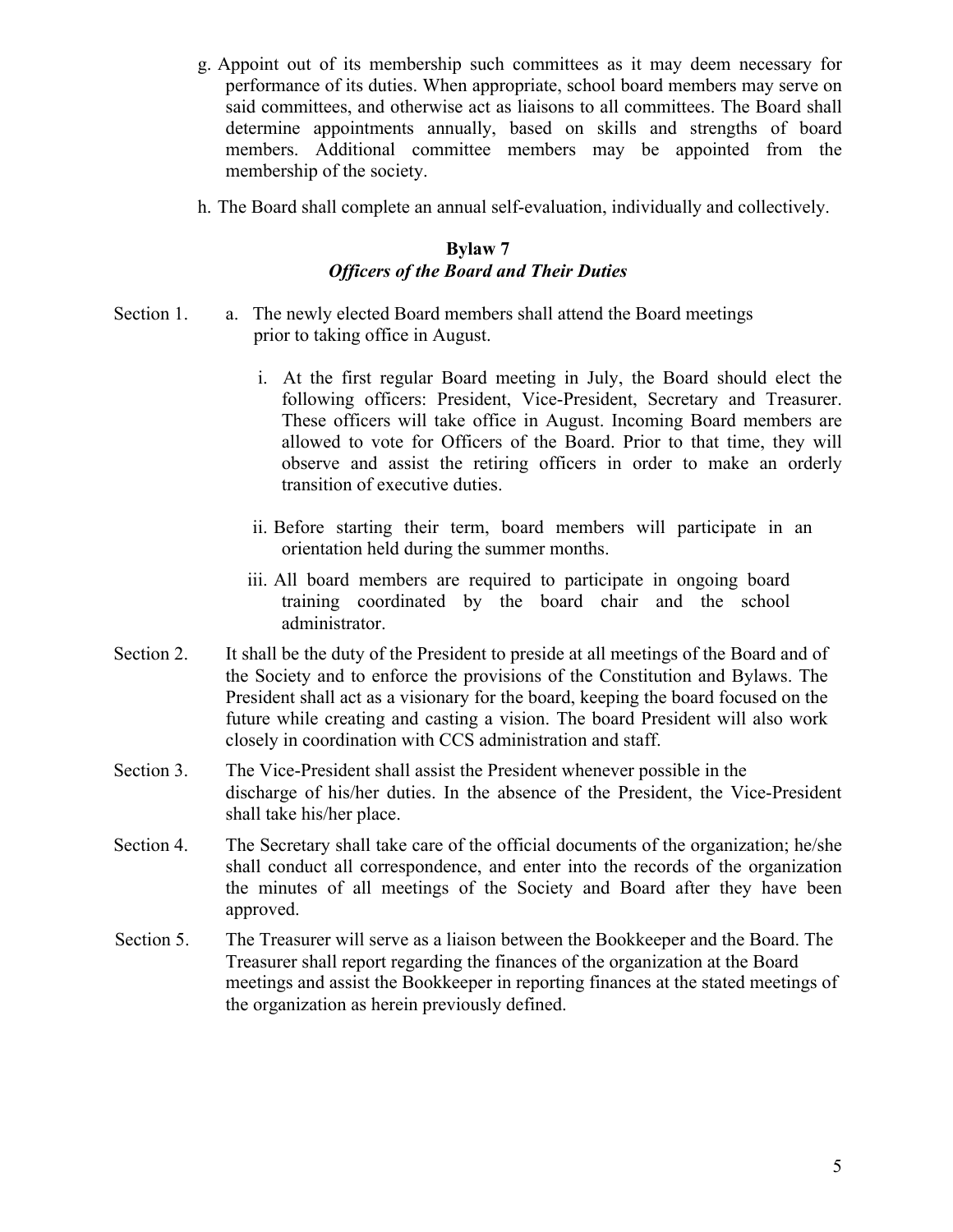# **Bylaw 8** *Committees of the Board and Their Duties*

Section 1. **Education Committee** – this committee shall:

- a) Consist of at least one chairman and three members from the Society.
- b) Consider all matters relative to the educational program and policies of the school and make recommendations concerning same to the Board.
- c) Investigate the qualifications of candidates for administrative and teaching positions and make recommendations concerning such candidates to the Board for appointment.
- d) Keep itself informed in regard to the scholastic quality and Christian character of the instruction given, the course of study, discipline, equipment, etc. and make recommendations concerning these and allied matters to the Board.

Section 2. **Building Committee** - this committee shall:

- a) Consist of at least one chairman, and two other members from the Board or Society.
- b) Make periodic visits to the school in order to determine physical needs and maintenance requirements of the school building and grounds.
- c) Concern itself with all phases of the proper care, maintenance and adequacy of the physical equipment of the school, and make recommendations to the Board concerning these matters.
- d) Make recommendations to the Board concerning the appointment, work and salary of the custodian.

Section 3. **Promotions Committee** – this committee shall:

- a) Consist of at least one chairman and other members from the Board or Society.
- b) Recommend to the Board a program of action, which will strengthen and advance the cause of Christian education.
- c) Make the necessary arrangements for carrying out such a program.
- d) Expose CCS to new families in the area through promotional events.

# Section 4. **Finance Committee** – this committee shall:

- a) Consist of at least one chairman and other members from the Board or Society.
- b) Oversee the budget development process
- c) Review salary and compensation package for CCS staff and make recommendations
- d) After receiving a recommended budget from the principal, bring the budget to the board for approval.
- e) Present a proposed tuition schedule to the board.
- f) Be the body to which all fundraising groups of the school answer.
- g) Have a representative present at all interviews of bookkeeping and development staff.
- h) Bring an annual financial report to the association
- i) Develop and implement a tuition collection policy.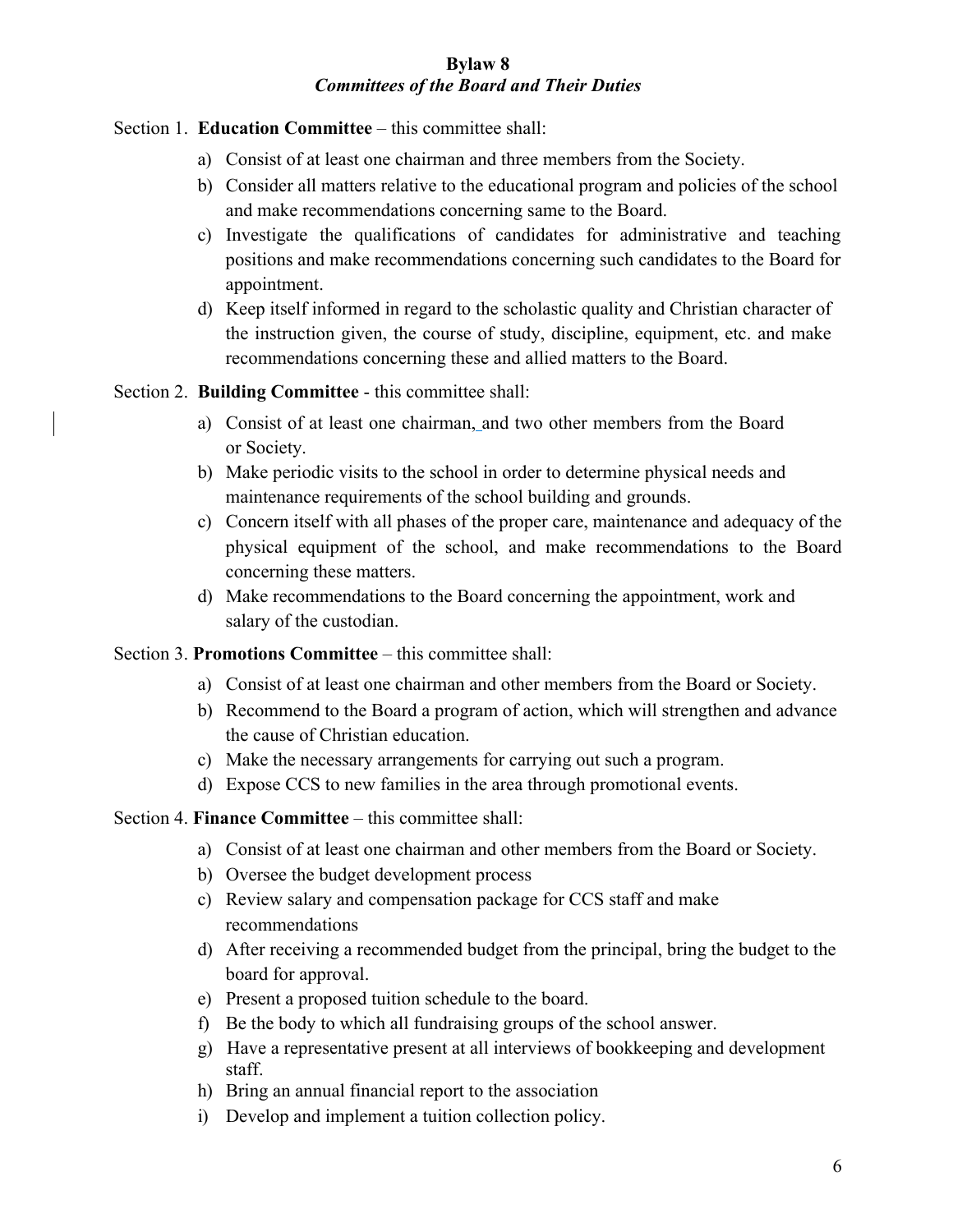#### **Bylaw 9** *Order and Procedure at Monthly Board Meeting*

- a) Order and Procedure at the Monthly Board Meeting Devotions and Prayer
- b) Roll Call
- c) Confirmation of distributed minutes
- d) Treasurer's Update
- e) Administrator's Update
- f) Necessary Committee Updates
- g) Consideration of Unfinished Business
- h) Consideration of New Business
- i) Review Visionary Progress
- j) Adjournment and Prayer

## **Bylaw 10** *Finances*

The funds necessary for the operation of the school shall be obtained primarily from the payment of tuition by the parents of the children in school. Tuition fees shall be due and payable according to the method chosen on the signed CCS Family Covenant Agreement. The budget adopted by the Society shall serve as a guide to the Board in its determination of the annual tuition rate per child.

Young people, newly married couples, families with no children, and families whose children are not now in school shall be encouraged to share in the financial, moral, and prayerful support of the school.

In the event tuition receipts do not meet the requirements of the budget, monies shall be raised by special donations, church offerings, fund drives, contributions from organizations and by other means consistent with the basis and character of the organization.

# **Bylaw 11** *The Staff*

- Section I. The Board shall appoint the principal and teachers after careful consideration of their spiritual, academic, and physical qualifications. They shall be appointed for such terms and with such salaries and other conditions the Board may determine.
- Section 2. All administrators and members of the teaching staff must declare their unconditional agreement with Articles II and III of this Constitution and Bylaws 1 and 2, must be scripturally sound in their teaching and must lead exemplary Christian lives. All members of the teaching staff must be a member of a reformed church.
- Section 3. Should a situation arise in which a member of a reformed church is not available to fill a teaching position, the Board may hire qualified persons who are in agreement with Articles II and III of this Constitution and Bylaws 1 and 2, are scripturally sound in their teaching and lead exemplary Christian lives.